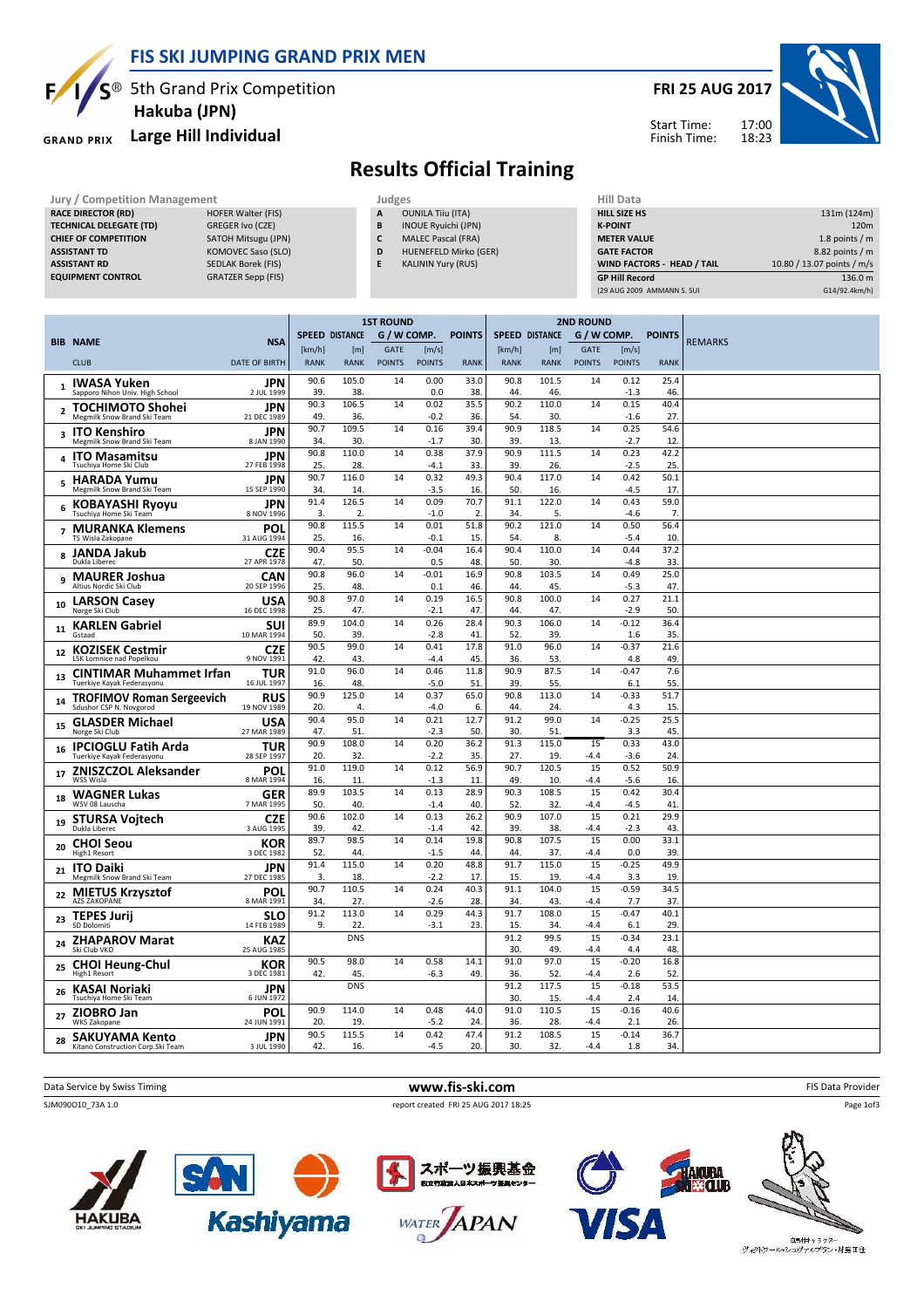FIS SKI JUMPING GRAND PRIX MEN



 $S^{\circledast}$  5th Grand Prix Competition Hakuba (JPN)

Large Hill Individual **GRAND PRIX** 

FRI 25 AUG 2017

Start Time: Finish Time:



### Results Official Training

|    |                                                              |                           | <b>1ST ROUND</b>      |              |               |                |                      | <b>2ND ROUND</b>      |              |               |                 |                        |                |
|----|--------------------------------------------------------------|---------------------------|-----------------------|--------------|---------------|----------------|----------------------|-----------------------|--------------|---------------|-----------------|------------------------|----------------|
|    |                                                              |                           | <b>SPEED DISTANCE</b> |              | G / W COMP.   |                | <b>POINTS</b>        | <b>SPEED DISTANCE</b> |              | G / W COMP.   |                 | <b>POINTS</b>          |                |
|    | <b>BIB NAME</b>                                              | <b>NSA</b>                | [km/h]                | [m]          | <b>GATE</b>   | [m/s]          |                      | [km/h]                | [m]          | <b>GATE</b>   | [m/s]           |                        | <b>REMARKS</b> |
|    | <b>CLUB</b>                                                  | <b>DATE OF BIRTH</b>      | <b>RANK</b>           | <b>RANK</b>  | <b>POINTS</b> | <b>POINTS</b>  | <b>RANK</b>          | <b>RANK</b>           | <b>RANK</b>  | <b>POINTS</b> | <b>POINTS</b>   | <b>RANK</b>            |                |
| 29 | <b>KLIMOV Evgeniy</b><br>GBU TSTOVS Moskovskaya oblast Ski s | <b>RUS</b><br>3 FEB 1994  | 91.2<br>9.            | 122.0<br>8.  | 14            | 0.31<br>$-3.3$ | 60.3<br>9.           | 91.7<br>15.           | 122.0<br>5.  | 15<br>$-4.4$  | $-0.34$<br>4.4  | 63.6<br>5.             |                |
| 30 | <b>TKACHENKO Sergey</b><br>Ski Club VKO                      | <b>KAZ</b><br>8 JUN 1999  |                       | <b>DNS</b>   |               |                |                      | 91.3<br>27.           | 93.5<br>54.  | 15<br>-4.4    | $-0.56$<br>7.3  | 15.2<br>54.            |                |
|    | 31 BICKNER Kevin<br>Norge Ski Club                           | USA<br>23 SEP 1996        | 91.8<br>1.            | 128.5<br>1.  | 14            | 0.34<br>$-3.7$ | 71.6<br>$\mathbf{1}$ | 91.8<br>9.            | 114.5<br>21  | 15<br>-4.4    | $-0.33$<br>4.3  | 50.0<br>18.            |                |
| 32 | <b>TAKEUCHI Taku</b><br>Kitano Construction Corp. Ski Club   | JPN<br>20 MAY 1987        | 91.1<br>12.           | 119.5<br>10. | 14            | 0.19<br>$-2.1$ | 57.0<br>10.          | 91.7<br>15.           | 121.0<br>8.  | 16<br>$-8.8$  | $-0.07$<br>0.9  | 53.9<br>13.            |                |
| 33 | <b>PASCHKE Pius</b><br>WSV Kiefersfelden                     | GER<br>20 MAY 1990        | 90.8<br>25            | 113.5<br>21. | 14            | 0.07<br>$-0.8$ | 47.5<br>18           | 91.6<br>23            | 111.5<br>26. | 16<br>-8.8    | $-0.26$<br>3.4  | 39.3<br>30.            |                |
| 34 | <b>BARTOL Tilen</b><br>SSK Sam Ihan                          | <b>SLO</b><br>17 APR 1997 | 91.0<br>16            | 125.0<br>4.  | 14            | 0.16<br>$-1.7$ | 67.3<br>4.           | 91.4<br>25.           | 114.0<br>22. | 16<br>$-8.8$  | $-0.33$<br>4.3  | 44.7<br>23.            |                |
| 35 | <b>HLAVA Lukas</b><br>Dukla Liberec                          | <b>CZE</b><br>10 SEP 1984 | 90.5<br>42.           | 98.0<br>45.  | 14            | $-0.10$<br>1.3 | 21.7<br>43.          | 90.9<br>39.           | 100.0<br>47. | 16<br>$-8.8$  | $-0.07$<br>0.9  | 16.1<br>53.            |                |
| 36 | <b>BOYD-CLOWES Mackenzie</b><br>Altius Nordic Ski Club       | CAN<br>13 JUL 1991        | 91.1<br>12.           | 103.5<br>40. | 14            | $-0.15$<br>2.0 | 32.3<br>39           | 92.0<br>5.            | 113.5<br>23. | 16<br>$-8.8$  | $-0.07$<br>0.9  | 40.4<br>27.            |                |
| 37 | <b>VANCURA Tomas</b><br>TJ Dukla Liberec                     | <b>CZE</b><br>10 SEP 1996 | 90.7<br>34            | 116.0<br>14. | 14            | $-0.15$<br>2.0 | 54.8<br>13           | 91.8<br>9.            | 126.0<br>2.  | 16<br>$-8.8$  | $-0.05$<br>0.7  | 62.7<br>6.             |                |
| 38 | <b>AALTO Antti</b><br>Kiteen Urheilijat                      | <b>FIN</b><br>2 APR 1995  | 91.1<br>12            | 107.5<br>34. | 14            | $-0.05$<br>0.7 | 38.2<br>32           | 91.9<br>8.            | 126.5<br>1.  | 16<br>$-8.8$  | $-0.11$<br>1.4  | 64.3<br>$\overline{3}$ |                |
| 39 | <b>PEIER Killian</b><br>Vallee du Joux                       | SUI<br>28 MAR 1995        | 90.8<br>25.           | 110.0<br>28. | 14            | $-0.07$<br>0.9 | 42.9<br>27.          | 91.7<br>15.           | 116.5<br>18. | 16<br>$-8.8$  | $-0.24$<br>3.1  | 48.0<br>21             |                |
| 40 | <b>ROMASHOV Alexey</b><br>Saint-Petersburg KOR1              | <b>RUS</b><br>29 APR 1992 | 90.8<br>25.           | 89.0<br>52.  | 14            | $-0.03$<br>0.4 | 4.6<br>52.           | 91.3<br>27.           | 99.5<br>49.  | 16<br>$-8.8$  | $-0.40$<br>5.2  | 19.5<br>51             |                |
| 41 | <b>PAVLOVCIC Bor</b><br>Nd Ratece planica                    | <b>SLO</b><br>27 JUN 1998 | 91.3<br>5.            | 113.0<br>22. | 14            | $-0.01$<br>0.1 | 47.5<br>18           | 91.7<br>15.           | 108.0<br>34. | 16<br>$-8.8$  | $-0.62$<br>8.1  | 37.7<br>32.            |                |
| 42 | <b>MAEAETTAE Jarkko</b><br>Kainuun Hiihtoseura               | <b>FIN</b><br>28 DEC 1994 | 90.8<br>25            | 106.5<br>36. | 14            | 0.03<br>-0.3   | 35.4<br>37           | 91.8<br>9.            | 104.5<br>41  | 16<br>-8.8    | $-0.52$<br>6.8  | 30.1<br>42.            |                |
| 43 | <b>KOBAYASHI Junshiro</b><br>Megmilk Snow Brand Ski Team     | <b>JPN</b><br>11 JUN 1991 | 90.6<br>39.           | 121.0<br>9.  | 14            | 0.02<br>$-0.2$ | 61.6<br>8.           | 91.4<br>25.           | 119.5<br>12  | 16<br>-8.8    | $-0.41$<br>5.4  | 55.7<br>11.            |                |
|    | 44 FANNEMEL Anders<br>Hornindal II                           | <b>NOR</b><br>13 MAY 1991 | 90.9<br>20            | 107.0<br>35. | 14            | $-0.02$<br>0.3 | 36.9<br>34           | 91.8<br>9.            | 110.5<br>28. | 16<br>$-8.8$  | $-0.32$<br>4.2  | 38.3<br>31.            |                |
|    | <b>NAZAROV Mikhail</b><br>Moscow RGSH Stolitsa Dinamo        | <b>RUS</b><br>14 OCT 1994 | 91.3<br>5.            | 122.5<br>7.  | 14            | 0.11<br>$-1.2$ | 63.3<br>7.           | 92.2<br>2.            | 123.0<br>4.  | 16<br>$-8.8$  | $-0.15$<br>2.0  | 58.6<br>8.             |                |
| 46 | <b>KRANJEC Robert</b><br>SK Triglav Kranj                    | <b>SLO</b><br>16 JUL 1981 | 91.0<br>16            | 114.0<br>19. | 14            | 0.19<br>$-2.1$ | 47.1<br>21           | 91.8<br>9.            | 117.0<br>16. | 16<br>$-8.8$  | $-0.24$<br>3.1  | 48.9<br>20.            |                |
| 47 | <b>DESCHWANDEN Gregor</b><br>Horw                            | SUI<br>27 FEB 1991        | 90.7<br>34.           | 112.0<br>24. | 14            | 0.08<br>$-0.9$ | 44.7<br>22           | 91.5<br>24.           | 108.0<br>34. | 16<br>$-8.8$  | $-0.42$<br>5.5  | 35.1<br>36.            |                |
| 48 | <b>AMMANN Simon</b><br><b>SSC Toggenburg</b>                 | SUI<br>25 JUN 1981        | 91.2<br>9.            | 125.5<br>3.  | 14            | 0.04<br>$-0.4$ | 69.5<br>3.           | 92.2<br>2.            | 125.5<br>3.  | 16<br>$-8.8$  | $-0.47$<br>6.1  | 67.2<br>$\mathbf{1}$   |                |
| 49 | <b>LANISEK Anze</b><br><b>Ssk Menges</b>                     | <b>SLO</b><br>20 APR 1996 | 90.5<br>42            | 118.5<br>12. | 14            | 0.24<br>$-2.6$ | 54.7<br>14           | 91.8<br>9.            | 121.5<br>7.  | 16<br>-8.8    | $-0.77$<br>10.1 | 64.0<br>4.             |                |
| 50 | <b>SEMENIC Anze</b><br><b>NSK TRZIC FMG</b>                  | <b>SLO</b><br>1 AUG 1993  | 91.3<br>5.            | 124.5<br>6.  | 14            | 0.20<br>$-2.2$ | 65.9<br>5.           | 92.0<br>5.            | 120.5<br>10. | 16<br>-8.8    | $-0.94$<br>12.3 | 64.4<br>$\overline{2}$ |                |
| 51 | <b>JUSTIN Rok</b><br><b>SSD Stol Zirovnica</b>               | <b>SLO</b><br>6 APR 1993  | 91.3<br>5.            | 111.0<br>26. | 14            | 0.05<br>$-0.5$ | 43.3<br>26           | 92.0<br>5.            | 104.5<br>41  | 16<br>-8.8    | $-0.77$<br>10.1 | 33.4<br>38.            |                |
| 52 | <b>GANGNES Kenneth</b><br>Kolbukameratene IL                 | <b>NOR</b><br>15 MAY 1989 | 91.8<br>1.            | 118.5<br>12. | 14            | 0.15<br>$-1.6$ | 55.7<br>12.          | 92.5<br>1.            | 118.0<br>14. | 16<br>$-8.8$  | $-0.75$<br>9.8  | 57.4<br>9.             |                |
|    | 53 BRESADOLA Davide<br>CS ESERCITO                           | <b>ITA</b><br>10 SEP 1988 | 90.9<br>20            | 108.0<br>32. | 14            | 0.01<br>$-0.1$ | 38.3<br>31           | 91.7<br>15.           | 105.0<br>40. | 16<br>$-8.8$  | $-0.68$<br>8.9  | 33.1<br>39.            |                |
|    | 54 COLLOREDO Sebastian<br><b>GS FIAMMEGIALLE</b>             | <b>ITA</b><br>9 SEP 1987  | 90.8<br>25.           | 109.0<br>31. | 14            | 0.00<br>0.0    | 40.2<br>29           | 91.7<br>15.           | 104.0<br>43. | 16<br>$-8.8$  | $-0.50$<br>6.5  | 28.9<br>44.            |                |
|    |                                                              | <b>NOR</b>                | 91.1                  | 112.0        | 14            | 0.17           | 43.8                 | 92.1                  | 112.5        | 16            | $-0.66$         | 46.3                   |                |
|    | <sub>55</sub> GRANERUD Halvor Egner<br>Asker Skiklubb        | 29 MAY 1996               | 12.                   | 24.          |               | $-1.8$         | 25.                  | 4.                    | 25.          | $-8.8$        | 8.6             | 22.                    |                |









ーーーーー<br>ヴィクトワール・シュヴァルプラン・村男Ⅲ世